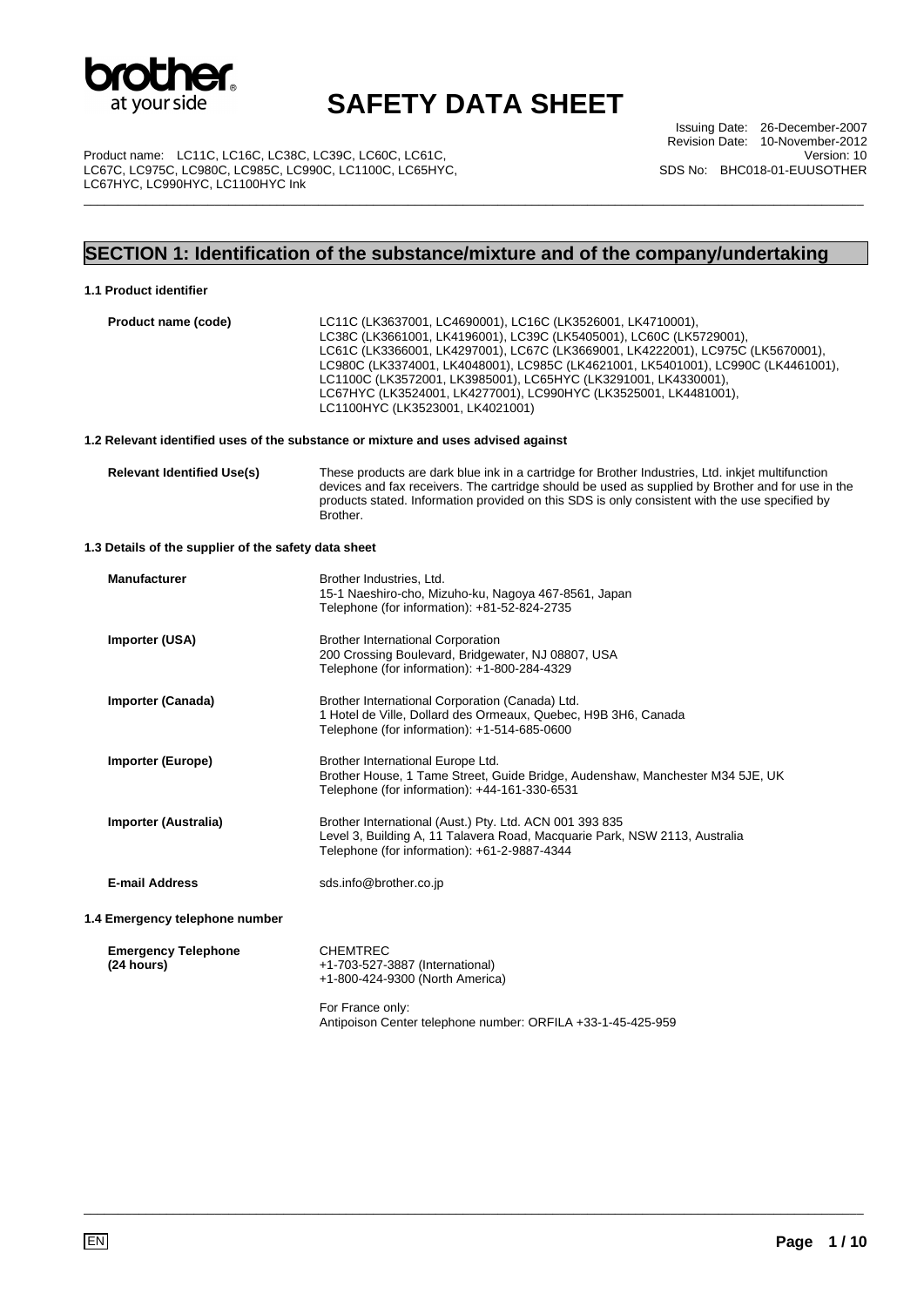

\_\_\_\_\_\_\_\_\_\_\_\_\_\_\_\_\_\_\_\_\_\_\_\_\_\_\_\_\_\_\_\_\_\_\_\_\_\_\_\_\_\_\_\_\_\_\_\_\_\_\_\_\_\_\_\_\_\_\_\_\_\_\_\_\_\_\_\_\_\_\_\_\_\_\_\_\_\_\_\_\_\_\_\_\_\_\_\_\_\_\_\_\_\_\_\_\_\_\_\_\_\_\_\_\_\_\_\_\_\_\_\_\_

Product name: LC11C, LC16C, LC38C, LC39C, LC60C, LC61C LC67C, LC975C, LC980C, LC985C, LC990C, LC1100C, LC65HYC, LC67HYC, LC990HYC, LC1100HYC Ink

Issuing Date: 26-December-2007 Revision Date: 10-November-2012 Version: 10 SDS No: BHC018-01-EUUSOTHER

### **SECTION 2: Hazards identification**

#### **2.1 Classification of the substance or mixture**

**Classification according to Regulation (EC) No 1272/2008** 

Not classified as hazardous

#### **Classification according to Directive 1999/45/EC**

Not classified as hazardous

#### **Australia Classification**

Not classified as hazardous according to the criteria of NOHSC

#### **2.2 Label elements**

**Labelling according to Regulation (EC) No. 1272/2008** 

**Hazard pictograms**  None

 **Signal Word**  None

**Hazard Statements**  None

 **Precautionary statements**  None

### **2.3 Other hazards**

This product contains no substance considered to be persistent, bioaccumulating nor toxic (PBT). This product contains no substance considered to be very persistent nor very bioaccumulating (vPvB).

### **SECTION 3: Composition/information on ingredients**

#### **3.2 Mixtures**

#### **Description of the mixture:** Water based inkjet ink (Mixture).

| <b>Chemical Name</b>               | <b>CAS-No</b> | <b>EC-No</b> | $w/w$ % | <b>Classification</b><br>(67/548/EEC) | <b>Classification</b><br>(EU Reg. 1272/2008) |
|------------------------------------|---------------|--------------|---------|---------------------------------------|----------------------------------------------|
| Glycerol                           | $56 - 81 - 5$ | 200-289-5    | 15-25   | Not classified                        | Not classified                               |
| Triethylene glycol monobutyl ether | 143-22-6      | 205-592-6    | $1 - 5$ | Xi: R41                               | Eye Dam. 1 (H318)                            |
| Diethylene glycol                  | 111-46-6      | 203-872-2    | $1 - 5$ | Xn: R22                               | Acute Tox. 4 (H302)                          |
| Cyan Dye (Copper Phthalocyanine)   |               | 445-470-1    | $<$ 5   | Xi: R41                               | Eye Dam. 1 (H318)                            |
| derivative dye)                    |               |              |         | R52/53                                | Aquatic Chronic 3 (H412)                     |
| Water                              | 7732-18-5     | 231-791-2    | 65-75   | Not classified                        | Not classified                               |

\_\_\_\_\_\_\_\_\_\_\_\_\_\_\_\_\_\_\_\_\_\_\_\_\_\_\_\_\_\_\_\_\_\_\_\_\_\_\_\_\_\_\_\_\_\_\_\_\_\_\_\_\_\_\_\_\_\_\_\_\_\_\_\_\_\_\_\_\_\_\_\_\_\_\_\_\_\_\_\_\_\_\_\_\_\_\_\_\_\_\_\_\_\_\_\_\_\_\_\_\_\_\_\_\_\_\_\_\_\_\_\_\_

For the full text of R-phrases and H-Statements see Section 16

### \* Registered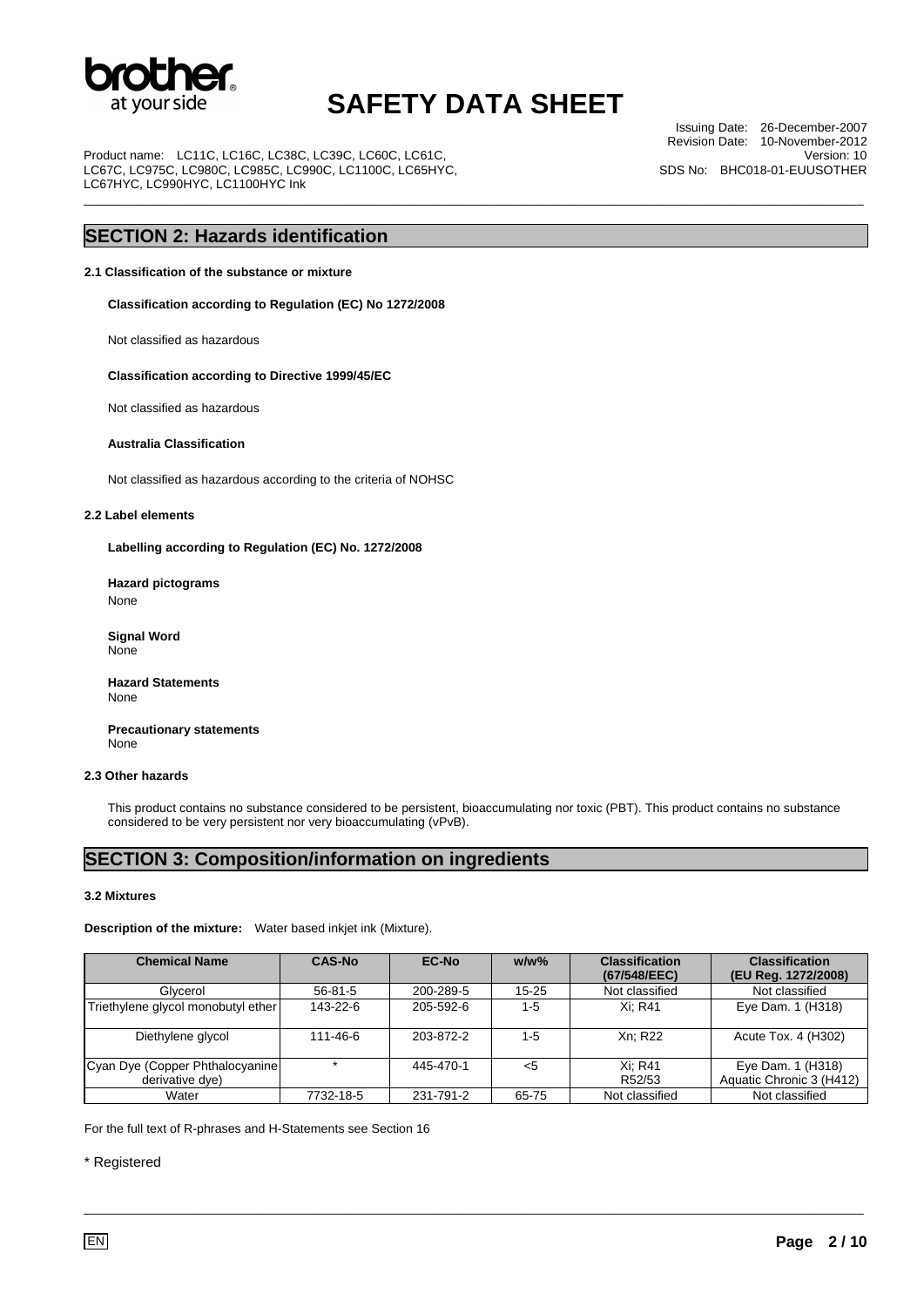

\_\_\_\_\_\_\_\_\_\_\_\_\_\_\_\_\_\_\_\_\_\_\_\_\_\_\_\_\_\_\_\_\_\_\_\_\_\_\_\_\_\_\_\_\_\_\_\_\_\_\_\_\_\_\_\_\_\_\_\_\_\_\_\_\_\_\_\_\_\_\_\_\_\_\_\_\_\_\_\_\_\_\_\_\_\_\_\_\_\_\_\_\_\_\_\_\_\_\_\_\_\_\_\_\_\_\_\_\_\_\_\_\_

Issuing Date: 26-December-2007 Revision Date: 10-November-2012 Version: 10 SDS No: BHC018-01-EUUSOTHER

Product name: LC11C, LC16C, LC38C, LC39C, LC60C, LC61C, LC67C, LC975C, LC980C, LC985C, LC990C, LC1100C, LC65HYC, LC67HYC, LC990HYC, LC1100HYC Ink

## **SECTION 4: First aid measures**

### **4.1 Description of first aid measures**

| General advice                                                                       | If symptoms persist, obtain medical attention.                                                                                      |
|--------------------------------------------------------------------------------------|-------------------------------------------------------------------------------------------------------------------------------------|
| Inhalation                                                                           | Obtain medical attention. In case of accident by inhalation remove casualty to fresh air and keep at<br>rest.                       |
| Skin contact                                                                         | Remove contaminated clothing immediately and wash affected skin with plenty of water or soap and<br>water.                          |
| Eye contact                                                                          | Obtain medical attention. If substance has got into the eyes, immediately wash out with plenty of<br>water for at least 15 minutes. |
| Ingestion                                                                            | Obtain immediate medical attention. Wash out mouth with water and give 100-200 ml of water to<br>drink.                             |
| 4.2 Most important symptoms and                                                      | Skin contact: Repeated and/or prolonged skin contact may cause irritation.                                                          |
| effects, both acute and delayed                                                      | Eye contact: May cause eye irritation.                                                                                              |
|                                                                                      | Ingestion: Ingestion may cause irritation of the gastrointestinal tract. Unlikely route of exposure.                                |
|                                                                                      | Inhalation: Unlikely route of exposure.                                                                                             |
| 4.3 Indication of any immediate<br>medical attention and special<br>treatment needed | Treat symptomatically.                                                                                                              |

## **SECTION 5: Firefighting measures**

| 5.1 Extinguishing media<br>Suitable Extinguishing Media      | Extinguish preferably with dry chemical, carbon dioxide, water spray, foam.                                                                                                                                                                                                                                                                                                                                                                |  |
|--------------------------------------------------------------|--------------------------------------------------------------------------------------------------------------------------------------------------------------------------------------------------------------------------------------------------------------------------------------------------------------------------------------------------------------------------------------------------------------------------------------------|--|
| Unsuitable Extinguishing Media                               | None.                                                                                                                                                                                                                                                                                                                                                                                                                                      |  |
| 5.2 Special hazards arising from the<br>substance or mixture | Thermal decomposition of organic components may result in occurrence of oxides of carbon. Toxic<br>gases may be formed upon combustion and represents a hazard to firefighters. Combustion<br>products: See Section: 10.                                                                                                                                                                                                                   |  |
| 5.3 Advice for firefighters                                  | Use appropriate respirator for carbon monoxide and carbon dioxide. Wear positive pressure<br>self-contained breathing apparatus (SCBA) during the attack phase of firefighting operations and<br>during cleanup in enclosed or poorly ventilated areas immediately after a fire. Personnel not having<br>suitable respiratory protection must leave the area to prevent significant exposure to toxic<br>combustion gases from any source. |  |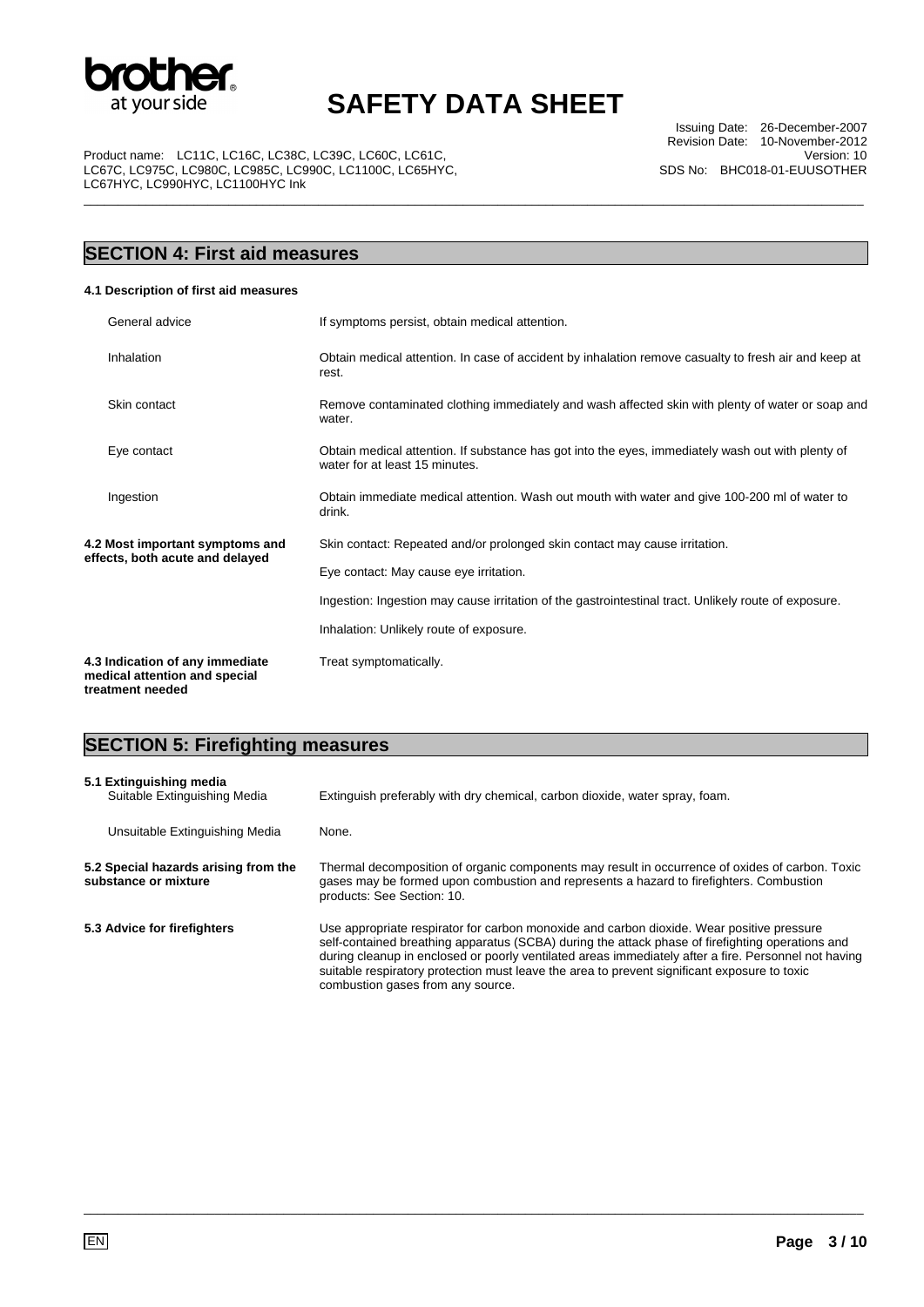

\_\_\_\_\_\_\_\_\_\_\_\_\_\_\_\_\_\_\_\_\_\_\_\_\_\_\_\_\_\_\_\_\_\_\_\_\_\_\_\_\_\_\_\_\_\_\_\_\_\_\_\_\_\_\_\_\_\_\_\_\_\_\_\_\_\_\_\_\_\_\_\_\_\_\_\_\_\_\_\_\_\_\_\_\_\_\_\_\_\_\_\_\_\_\_\_\_\_\_\_\_\_\_\_\_\_\_\_\_\_\_\_\_

Issuing Date: 26-December-2007 Revision Date: 10-November-2012 Version: 10 SDS No: BHC018-01-EUUSOTHER

Product name: LC11C, LC16C, LC38C, LC39C, LC60C, LC61C, LC67C, LC975C, LC980C, LC985C, LC990C, LC1100C, LC65HYC, LC67HYC, LC990HYC, LC1100HYC Ink

### **SECTION 6: Accidental release measures**

| 6.1 Personal precautions, protective<br>equipment and emergency<br>procedures | Ensure adequate ventilation. Avoid contact with eyes.                                                |
|-------------------------------------------------------------------------------|------------------------------------------------------------------------------------------------------|
| 6.2 Environmental precautions                                                 | Prevent substance entering sewers. Washings must be prevented from entering surface water<br>drains. |
| 6.3 Methods and materials for<br>containment and cleaning up                  | Wipe up with absorbent towel Wash with water to remove remaining traces of ink                       |
| 6.4 Reference to other sections                                               | For personal protection: See section 8.<br>For disposal considerations: See section 13.              |

### **SECTION 7: Handling and storage**

| 7.1 Precautions for safe handling                                   | Keep out of the reach of children. Avoid contact with skin and eyes.                                                                                                                                                        |  |
|---------------------------------------------------------------------|-----------------------------------------------------------------------------------------------------------------------------------------------------------------------------------------------------------------------------|--|
| 7.2 Conditions for safe storage,<br>including any incompatibilities | Keep away from oxidizing agents.                                                                                                                                                                                            |  |
| 7.3 Specific end use(s)                                             | These products are dark blue ink in a cartridge for Brother Industries, Ltd. inkjet multifunction<br>devices and fax receivers. This cartridge should be used as supplied by Brother and for use in the<br>products stated. |  |

## **SECTION 8: Exposure controls/personal protection**

### **8.1 Control Parameters**

**Occupational Exposure Limits** 

| <b>Chemical Name</b>      | Glycerol<br>$56 - 81 - 5$                          |
|---------------------------|----------------------------------------------------|
| <b>ACGIH TLV</b>          | TWA: $10 \text{ mg/m}^3$ mist                      |
|                           |                                                    |
| <b>OSHA PEL</b>           | TWA: 15 mg/ $m3$ mist, total particulate           |
|                           | TWA: 5 mg/m <sup>3</sup> mist, respirable fraction |
| <b>European Union</b>     |                                                    |
| <b>The United Kingdom</b> | STEL: $30 \text{ mg/m}^3$                          |
|                           | TWA: 10 mg/m <sup>3</sup>                          |
| <b>France</b>             | TWA: $10 \text{ mg/m}^3$                           |
| Spain                     | TWA: 10 mg/m $3$                                   |
| Germany                   | TWA: 50 mg/m $3$                                   |
|                           | Ceiling / Peak: 100 mg/m <sup>3</sup>              |
| Portugal                  | TWA: $10 \text{ mg/m}^3$                           |
| <b>Finland</b>            | TWA: $20 \text{ mg/m}^3$                           |
| <b>Switzerland</b>        | STEL: 100 mg/m <sup>3</sup>                        |
|                           | TWA: 50 mg/ $m3$                                   |
| Poland                    | TWA: 10 mg/m <sup>3</sup>                          |
| <b>Ireland</b>            | TWA: 10 mg/m $3$                                   |
| <b>Chemical Name</b>      | Diethylene glycol                                  |
|                           | $111 - 46 - 6$                                     |
| <b>ACGIH TLV</b>          |                                                    |
| <b>OSHA PEL</b>           | $\blacksquare$                                     |
| <b>European Union</b>     | $\overline{\phantom{a}}$                           |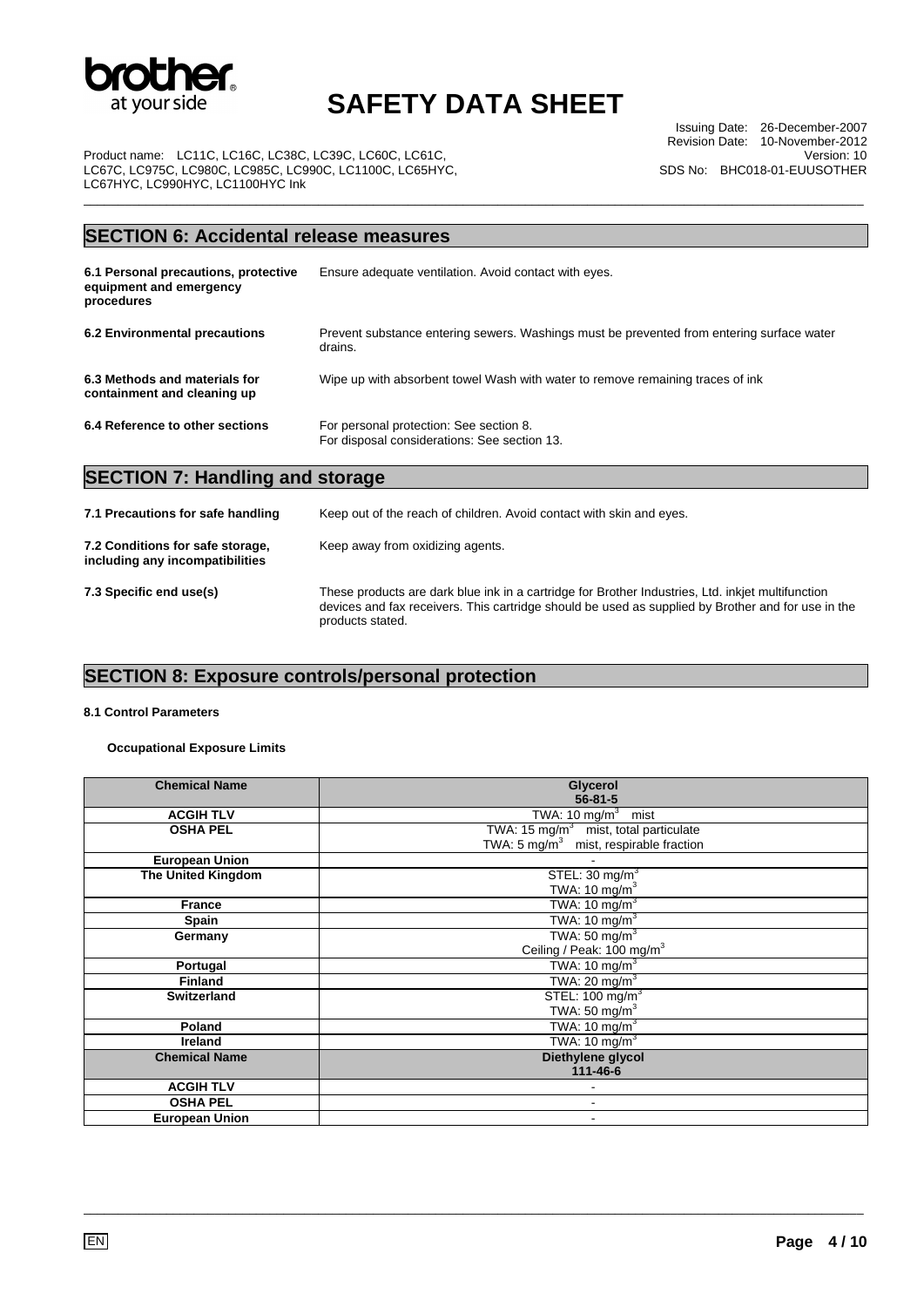

\_\_\_\_\_\_\_\_\_\_\_\_\_\_\_\_\_\_\_\_\_\_\_\_\_\_\_\_\_\_\_\_\_\_\_\_\_\_\_\_\_\_\_\_\_\_\_\_\_\_\_\_\_\_\_\_\_\_\_\_\_\_\_\_\_\_\_\_\_\_\_\_\_\_\_\_\_\_\_\_\_\_\_\_\_\_\_\_\_\_\_\_\_\_\_\_\_\_\_\_\_\_\_\_\_\_\_\_\_\_\_\_\_

Issuing Date: 26-December-2007 Revision Date: 10-November-2012 Version: 10 SDS No: BHC018-01-EUUSOTHER

Product name: LC11C, LC16C, LC38C, LC39C, LC60C, LC61C, LC67C, LC975C, LC980C, LC985C, LC990C, LC1100C, LC65HYC, LC67HYC, LC990HYC, LC1100HYC Ink

| <b>The United Kingdom</b> | STEL: 69 ppm                          |
|---------------------------|---------------------------------------|
|                           | STEL: 303 mg/m <sup>3</sup>           |
|                           | TWA: 23 ppm                           |
|                           | TWA: 101 mg/m <sup>3</sup>            |
|                           |                                       |
| Germany                   | TWA: 10 ppm                           |
|                           | TWA: 44 $mg/m3$                       |
|                           | Ceiling / Peak: 40 ppm                |
|                           | Ceiling / Peak: 176 mg/m <sup>3</sup> |
|                           |                                       |
|                           |                                       |
| <b>Denmark</b>            | TWA: 2.5 ppm                          |
|                           |                                       |
|                           | TWA: 11 $mg/m3$                       |
| Austria                   | STEL 40 ppm                           |
|                           | STEL 176 mg/m <sup>3</sup>            |
|                           | TWA: 10 ppm                           |
|                           | TWA: 44 $mg/m3$                       |
| <b>Switzerland</b>        | STEL: 40 ppm                          |
|                           | STEL: 176 mg/m <sup>3</sup>           |
|                           | TWA: 10 ppm                           |
|                           | TWA: 44 mg/m <sup>3</sup>             |
|                           |                                       |
| Poland                    | TWA: 10 mg/m $3$                      |
| <b>Ireland</b>            | $\overline{\text{TWA: 23 ppm}}$       |
|                           | TWA: 100 mg/m <sup>3</sup>            |

#### **8.2 Exposure controls**

| Appropriate engineering controls                                         | Good general ventilation should be sufficient under normal use.                                                                                     |
|--------------------------------------------------------------------------|-----------------------------------------------------------------------------------------------------------------------------------------------------|
| Personal protective equipment                                            | Not normally required. For use other than in normal operating procedures (such as in the event of<br>large spill), the following should be applied: |
| Eye Protection                                                           | Safety goggles.                                                                                                                                     |
| <b>Hand Protection</b>                                                   | Protective gloves.                                                                                                                                  |
| Skin and body protection                                                 | Long sleeved clothing and long pants.                                                                                                               |
| Respiratory protection                                                   | Large spillages: Wear suitable respiratory protective equipment.                                                                                    |
| <b>Environmental Exposure Controls</b> Avoid release to the environment. |                                                                                                                                                     |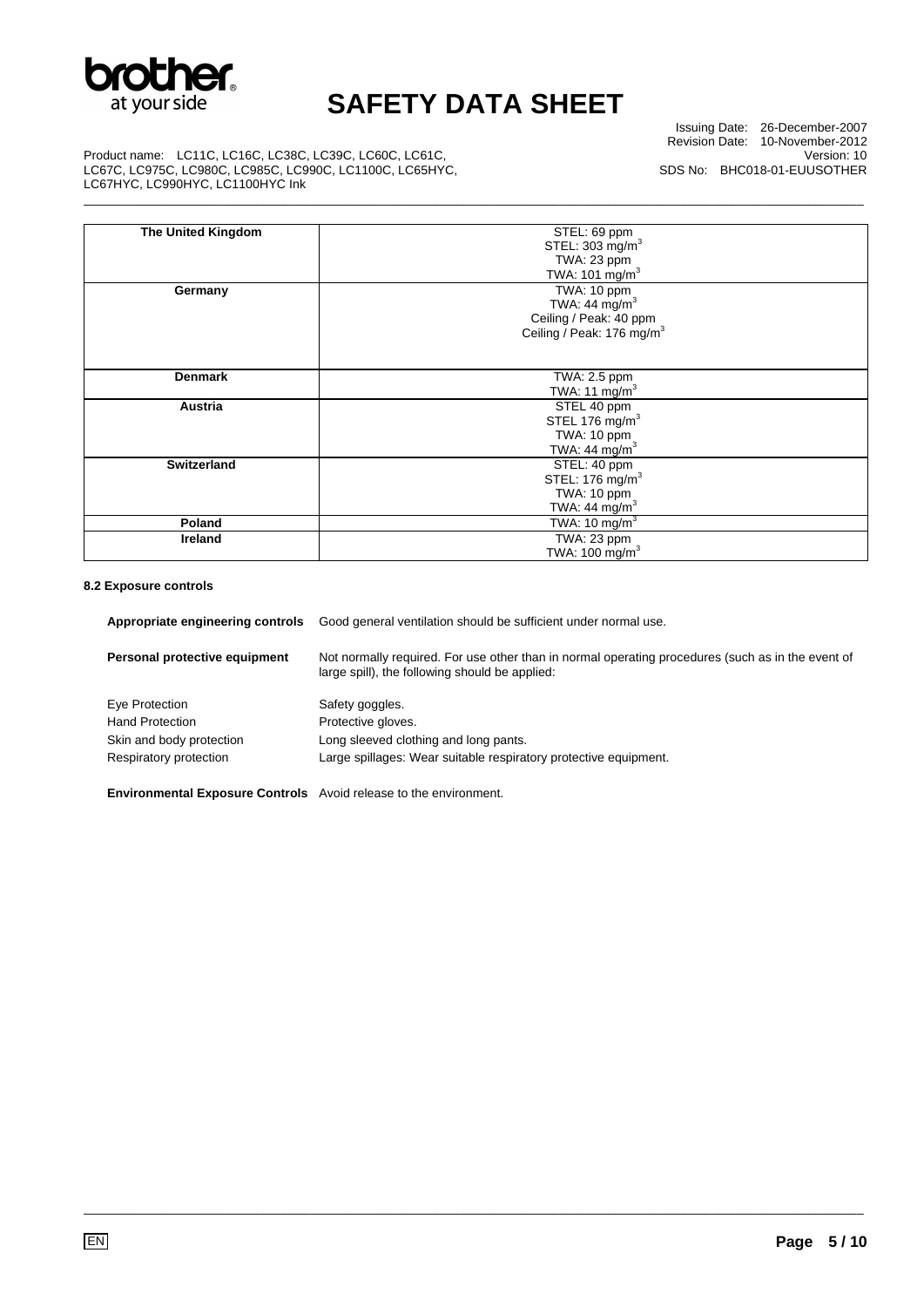

\_\_\_\_\_\_\_\_\_\_\_\_\_\_\_\_\_\_\_\_\_\_\_\_\_\_\_\_\_\_\_\_\_\_\_\_\_\_\_\_\_\_\_\_\_\_\_\_\_\_\_\_\_\_\_\_\_\_\_\_\_\_\_\_\_\_\_\_\_\_\_\_\_\_\_\_\_\_\_\_\_\_\_\_\_\_\_\_\_\_\_\_\_\_\_\_\_\_\_\_\_\_\_\_\_\_\_\_\_\_\_\_\_

Product name: LC11C, LC16C, LC38C, LC39C, LC60C, LC61C LC67C, LC975C, LC980C, LC985C, LC990C, LC1100C, LC65HYC, LC67HYC, LC990HYC, LC1100HYC Ink

Issuing Date: 26-December-2007 Revision Date: 10-November-2012 Version: 10 SDS No: BHC018-01-EUUSOTHER

### **SECTION 9: Physical and chemical properties**

### **9.1 Information on basic physical and chemical properties**

Appearance Physical state Liquid Color Dark blue Odor Slight Odor Threshold No information available<br>pH  $\,$ 7 - 9  $7 - 9$ <br>-/< -5 °C Melting point/freezing point  $-/-5$  °C<br>Initial boiling point and boiling range  $> 100$  °C Initial boiling point and boiling range Flash Point **Not less than 93.3°C** Evaporation rate No information available Flammability (solid, gas) Not applicable Upper/lower flammability or explosive limits<br>Vapor pressure Vapor density **No information available** Relative density  $1.0 - 1.1$  (H<sub>2</sub>O=1)<br>Solubility(ies) Soluble (water) Partition coefficient: n-octanol/water No information coefficient: n-octanol/water No information  $>400$  °C Auto-ignition temperature  $>400 °C$ <br>Decomposition temperature No information available Decomposition temperature<br>Viscosity 1 - 5 mPa·s<br>Not explosive Explosive properties Oxidizing properties No information available

( Tag closed cup; Cleveland open cup ) No information available No information available Soluble (water)<br>No information available

#### **9.2 Other information**

No information available.

### **SECTION 10: Stability and reactivity**

| <b>10.1 Reactivity</b>                     | No information available.                                          |
|--------------------------------------------|--------------------------------------------------------------------|
| <b>10.2 Chemical stability</b>             | Stable.                                                            |
| 10.3 Possibility of hazardous<br>reactions | No information available.                                          |
| 10.4 Conditions to avoid                   | No information available.                                          |
| 10.5 Incompatible materials                | Strong oxidizing agents.                                           |
| 10.6 Hazardous decomposition<br>products   | Contains: Carbon monoxide (CO). Carbon dioxide (CO <sub>2</sub> ). |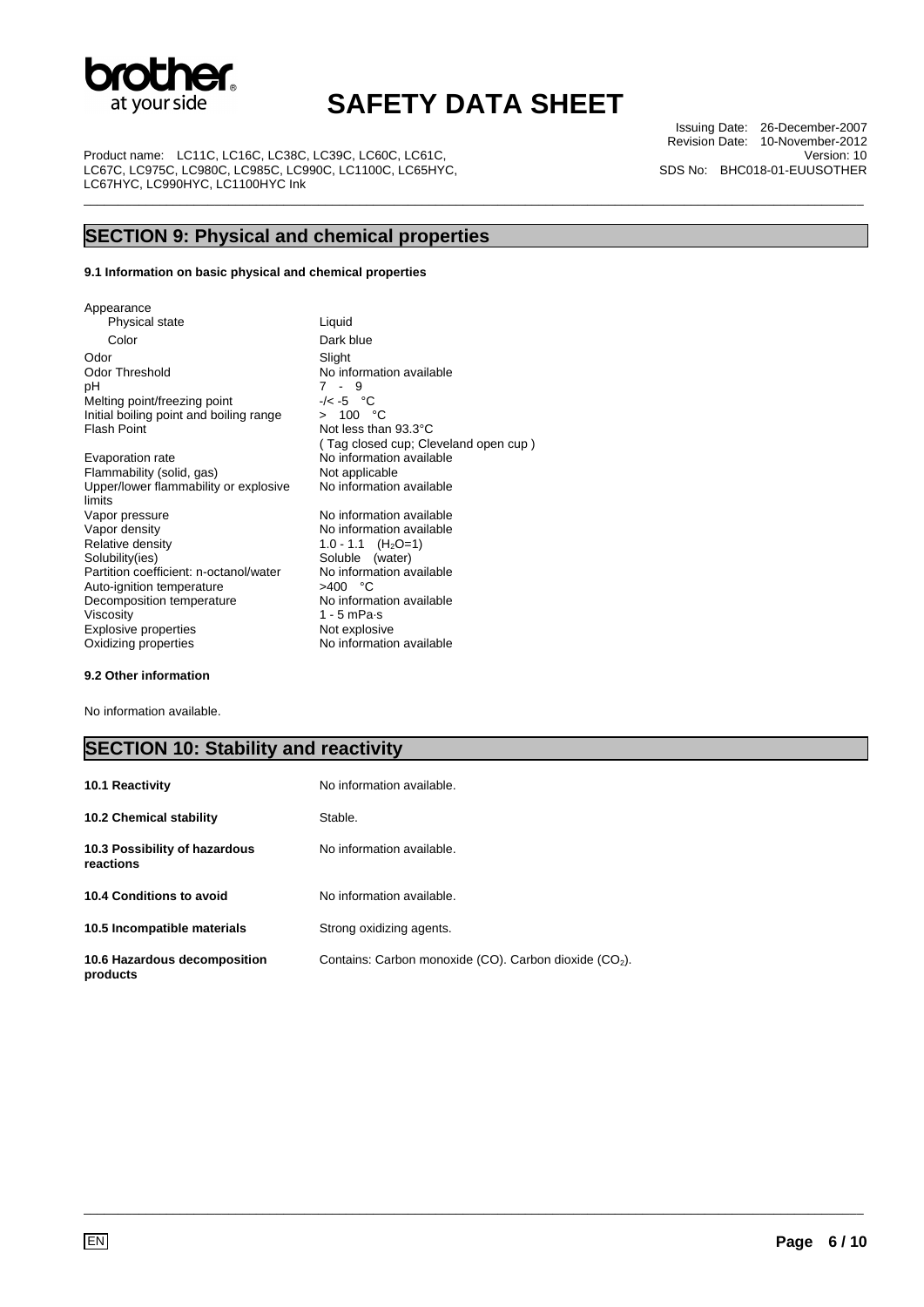

\_\_\_\_\_\_\_\_\_\_\_\_\_\_\_\_\_\_\_\_\_\_\_\_\_\_\_\_\_\_\_\_\_\_\_\_\_\_\_\_\_\_\_\_\_\_\_\_\_\_\_\_\_\_\_\_\_\_\_\_\_\_\_\_\_\_\_\_\_\_\_\_\_\_\_\_\_\_\_\_\_\_\_\_\_\_\_\_\_\_\_\_\_\_\_\_\_\_\_\_\_\_\_\_\_\_\_\_\_\_\_\_\_

Product name: LC11C, LC16C, LC38C, LC39C, LC60C, LC61C, LC67C, LC975C, LC980C, LC985C, LC990C, LC1100C, LC65HYC, LC67HYC, LC990HYC, LC1100HYC Ink

Issuing Date: 26-December-2007 Revision Date: 10-November-2012 Version: 10 SDS No: BHC018-01-EUUSOTHER

## **SECTION 11: Toxicological information**

### **11.1 Information on toxicological effects**

**Acute toxicity** 

| Inhalation<br>Eye contact<br>Skin contact<br>Ingestion | No information available.<br>No information available.<br>No information available.<br>$LD_{50}$ > 2000 mg/kg (Method OECD#420) |
|--------------------------------------------------------|---------------------------------------------------------------------------------------------------------------------------------|
| Skin corrosion/irritation                              | Non-irritant. (Method: OECD#404)                                                                                                |
| Serious eye damage/irritation                          | Minimal irritant to the eye. (Method: OECD#405)                                                                                 |
| Respiratory or skin sensitisation                      | It is not a skin sensitizer. (Method: OECD#429)                                                                                 |
| <b>Mutagenicity</b>                                    | Negative. (Method: OECD#471)                                                                                                    |
| Carcinogenicity                                        | Ingredients of this product have not been classified as carcinogens according to IARC<br>monographs, NTP and OSHA               |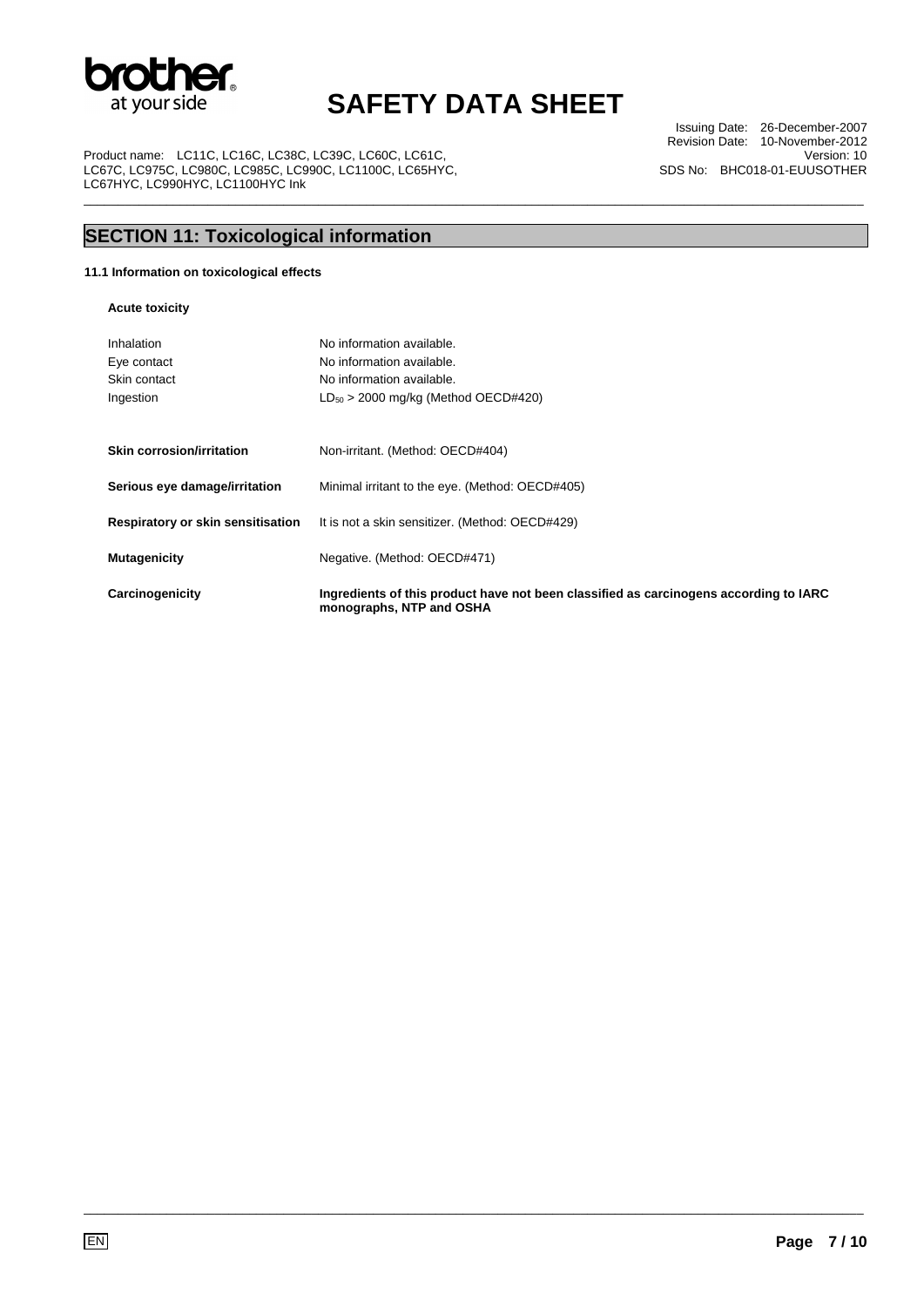

\_\_\_\_\_\_\_\_\_\_\_\_\_\_\_\_\_\_\_\_\_\_\_\_\_\_\_\_\_\_\_\_\_\_\_\_\_\_\_\_\_\_\_\_\_\_\_\_\_\_\_\_\_\_\_\_\_\_\_\_\_\_\_\_\_\_\_\_\_\_\_\_\_\_\_\_\_\_\_\_\_\_\_\_\_\_\_\_\_\_\_\_\_\_\_\_\_\_\_\_\_\_\_\_\_\_\_\_\_\_\_\_\_

Issuing Date: 26-December-2007 Revision Date: 10-November-2012 Version: 10 SDS No: BHC018-01-EUUSOTHER

Product name: LC11C, LC16C, LC38C, LC39C, LC60C, LC61C, LC67C, LC975C, LC980C, LC985C, LC990C, LC1100C, LC65HYC, LC67HYC, LC990HYC, LC1100HYC Ink

### **SECTION 12: Ecological information**

### **12.1 Toxicity**

| <b>Chemical Name</b>                           | Toxicity to algae                                            | <b>Toxicity to fish</b>                                                                                                                                                           | Toxicity to daphnia and other<br>aquatic invertebrates |
|------------------------------------------------|--------------------------------------------------------------|-----------------------------------------------------------------------------------------------------------------------------------------------------------------------------------|--------------------------------------------------------|
| Glycerol<br>$56 - 81 - 5$                      |                                                              | $LC_{50}$ : 51 - 57 mL/L 96 h<br>static (Oncorhynchus mykiss)                                                                                                                     | $EC_{50}$ : >500 mg/L 24 h<br>(Daphnia magna)          |
| Triethylene glycol monobutyl ether<br>143-22-6 | $EC_{50}$ : >500 mg/L<br>- 72 h<br>(Desmodesmus subspicatus) | $LC_{50}$ : 2200 - 4600 mg/L 96 h<br>static (Leuciscus idus)<br>$LC_{50}$ : 2400 mg/L 96 h<br>static (Pimephales promelas)<br>$LC_{50}$ : 2400 mg/L 96 h<br>(Pimephales promelas) | $EC_{50}$ : >500 mg/L 48 h<br>(Daphnia magna)          |
| Diethylene glycol<br>111-46-6                  |                                                              | $LC_{50}$ : 75200 mg/L 96 h<br>flow-through (Pimephales<br>promelas)                                                                                                              | $EC_{50}$ : 84000 mg/L 48 h<br>(Daphnia magna)         |

#### **12.2 Persistance and degradability** No information available.

### **12.3 Bioaccumulative potential**

| <b>Chemical Name</b>                       |                                                                                                                                                                                                             | log Pow |
|--------------------------------------------|-------------------------------------------------------------------------------------------------------------------------------------------------------------------------------------------------------------|---------|
| Glycerol                                   |                                                                                                                                                                                                             | $-1.76$ |
| Triethylene glycol monobutyl ether         |                                                                                                                                                                                                             | 0.51    |
| Diethylene glycol                          |                                                                                                                                                                                                             | $-1.98$ |
| 12.4 Mobility in soil                      | No information available.                                                                                                                                                                                   |         |
| 12.5 Results of PBT and vPvB<br>assessment | This product contains no substance considered to be persistent, bioaccumulating nor toxic (PBT).<br>This product contains no substance considered to be very persistent nor very bioaccumulating<br>(vPvB). |         |
| 12.6 Other adverse effects                 | No information available.                                                                                                                                                                                   |         |

### **SECTION 13: Disposal considerations**

**13.1 Waste treatment methods** 

**13.1 Waste treatment methods** Dispose of in accordance with Federal, State, and local regulations.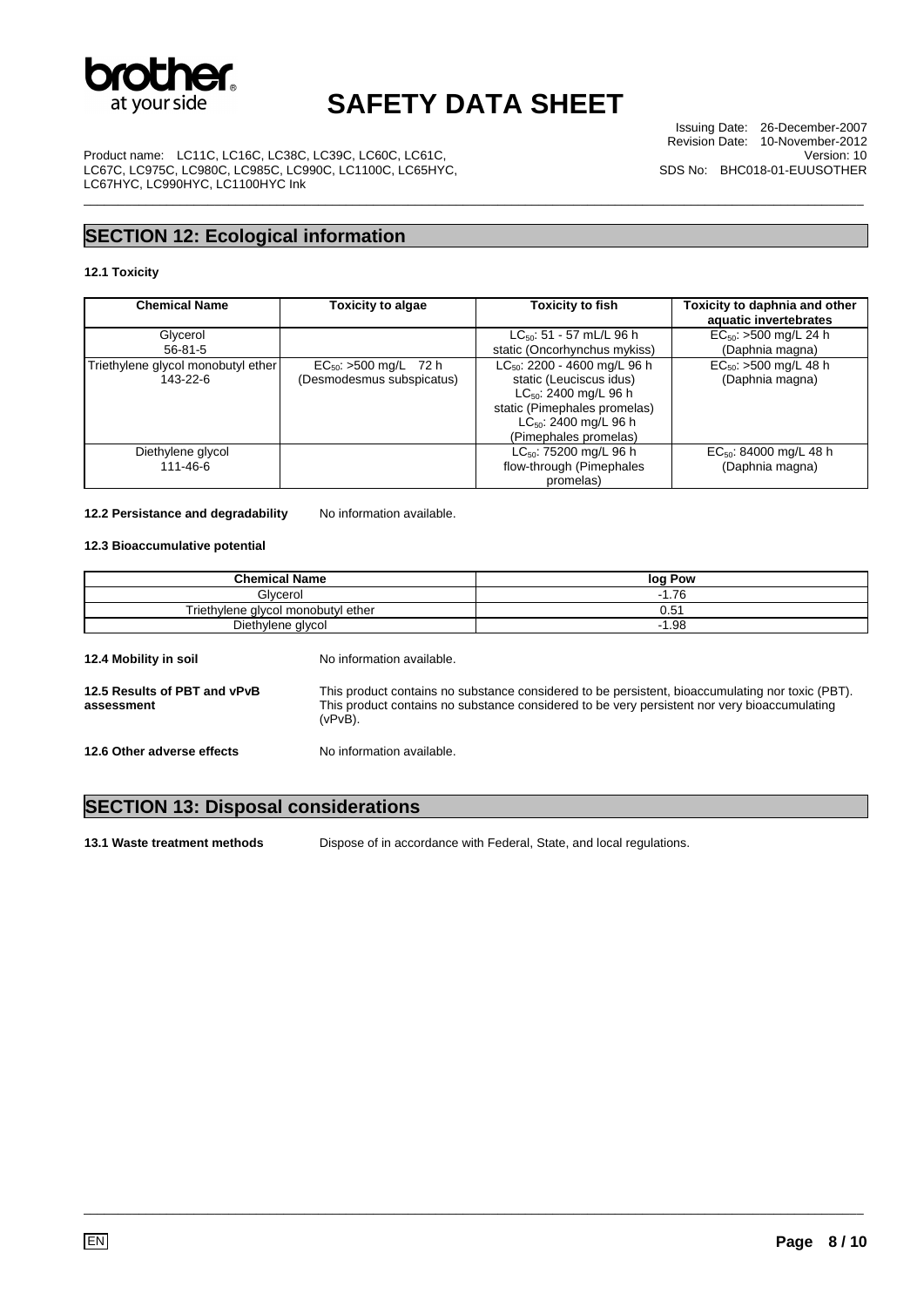

\_\_\_\_\_\_\_\_\_\_\_\_\_\_\_\_\_\_\_\_\_\_\_\_\_\_\_\_\_\_\_\_\_\_\_\_\_\_\_\_\_\_\_\_\_\_\_\_\_\_\_\_\_\_\_\_\_\_\_\_\_\_\_\_\_\_\_\_\_\_\_\_\_\_\_\_\_\_\_\_\_\_\_\_\_\_\_\_\_\_\_\_\_\_\_\_\_\_\_\_\_\_\_\_\_\_\_\_\_\_\_\_\_

Issuing Date: 26-December-2007 Revision Date: 10-November-2012 Version: 10 SDS No: BHC018-01-EUUSOTHER

Product name: LC11C, LC16C, LC38C, LC39C, LC60C, LC61C LC67C, LC975C, LC980C, LC985C, LC990C, LC1100C, LC65HYC, LC67HYC, LC990HYC, LC1100HYC Ink

### **SECTION 14: Transport information**

Not classified according to the United Nations "Recommendations on the Transport of Dangerous Goods"

| 14.1 UN Number                                                                      | None           |
|-------------------------------------------------------------------------------------|----------------|
| 14.2 UN proper shipping name                                                        | None           |
| 14.3 Transport hazard class(es)                                                     | None           |
| 14.4 Packing Group                                                                  | None           |
| <b>14.5 Environmental hazards</b>                                                   | None           |
| 14.6 Special precautions for user                                                   | None           |
| 14.7 Transport in bulk according to<br>Annex II of Marpol 73/78 and the IBC<br>Code | Not applicable |

Not regulated under DOT, IMDG, IATA.

### **SECTION 15: Regulatory information**

**15.1 Safety, health and environmental regulations/legislation specific for the substance or mixture EU:**Not classified as dangerous for supply/use. (1999/45/EC) **USA:** All chemical substances contained in this product are and had been listed on the TSCA Chemical Substances Inventory, and none is subject to any of the following TSCA requirements: section 4 test rules; proposed or final section 5(a)(2) significant new use rules; section 5(e) consent orders; section 8(a) preliminary assessment information rules; and section 8(d) health and safety data reporting rules. **Canada:** WHMIS: Not applicable. (Manufactured article)

\_\_\_\_\_\_\_\_\_\_\_\_\_\_\_\_\_\_\_\_\_\_\_\_\_\_\_\_\_\_\_\_\_\_\_\_\_\_\_\_\_\_\_\_\_\_\_\_\_\_\_\_\_\_\_\_\_\_\_\_\_\_\_\_\_\_\_\_\_\_\_\_\_\_\_\_\_\_\_\_\_\_\_\_\_\_\_\_\_\_\_\_\_\_\_\_\_\_\_\_\_\_\_\_\_\_\_\_\_\_\_\_\_

**15.2 Chemical Safety Assessment** No.